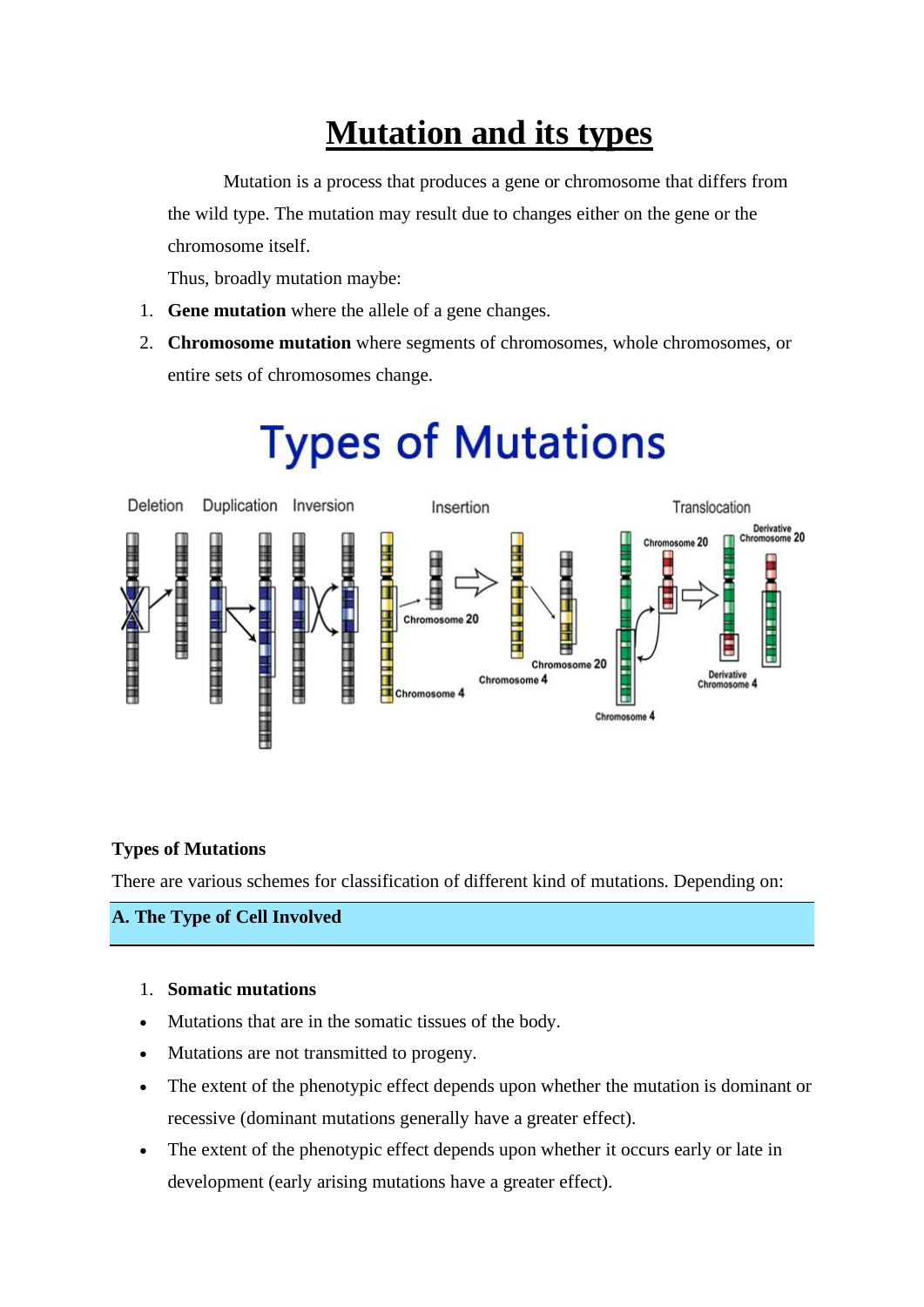#### 2. **Germinal mutations**

- Mutations that are in the germ tissues of the body.
- Mutations may be transmitted to progeny
- Dominant mutations are seen in first generation after the mutation occurs
- If a female gamete containing an X-linked mutation is fertilized, the males will show the mutant phenotype
- Recessive mutations will only be seen upon the chance mating with an individual carrying the recessive allele too; thus, the recessive mutation may remain hidden for many generations

#### **B. Mode of Origin**

#### **(1) Spontaneous mutations**

The spontaneous mutations occur suddenly in the nature and their origin is unknown. They are also called "background mutation" and have been reported in many organisms such as, Oenothera, maize, bread molds, microorganisms (bacteria and viruses), Drosophila, mice, man, etc.

#### **(2) Induced mutations**

Besides naturally occurring spontaneous mutations, the mutations can be induced artificially in the living organisms by exposing them to abnormal environment such as radiation, certain physical conditions (i.e., temperature) and chemicals.

# **C. Direction of Mutation**

According to their mode of direction following types of mutations have been recognised:

#### **1. Forward mutations**

In an organism when mutations create a change from wild type to abnormal phenotype, then that type of mutations are known as forward mutations. Most mutations are forward type.

#### **2. Reverse or back mutations**

The forward mutations are often corrected by error correcting mechanism, so that an abnormal phenotype changes into wild type phenotype.

# **D. Size and Quality**

According to size following two types of mutations have been recognized:

# According to size following two types of mutations have been recognized:

## **1. Point mutation**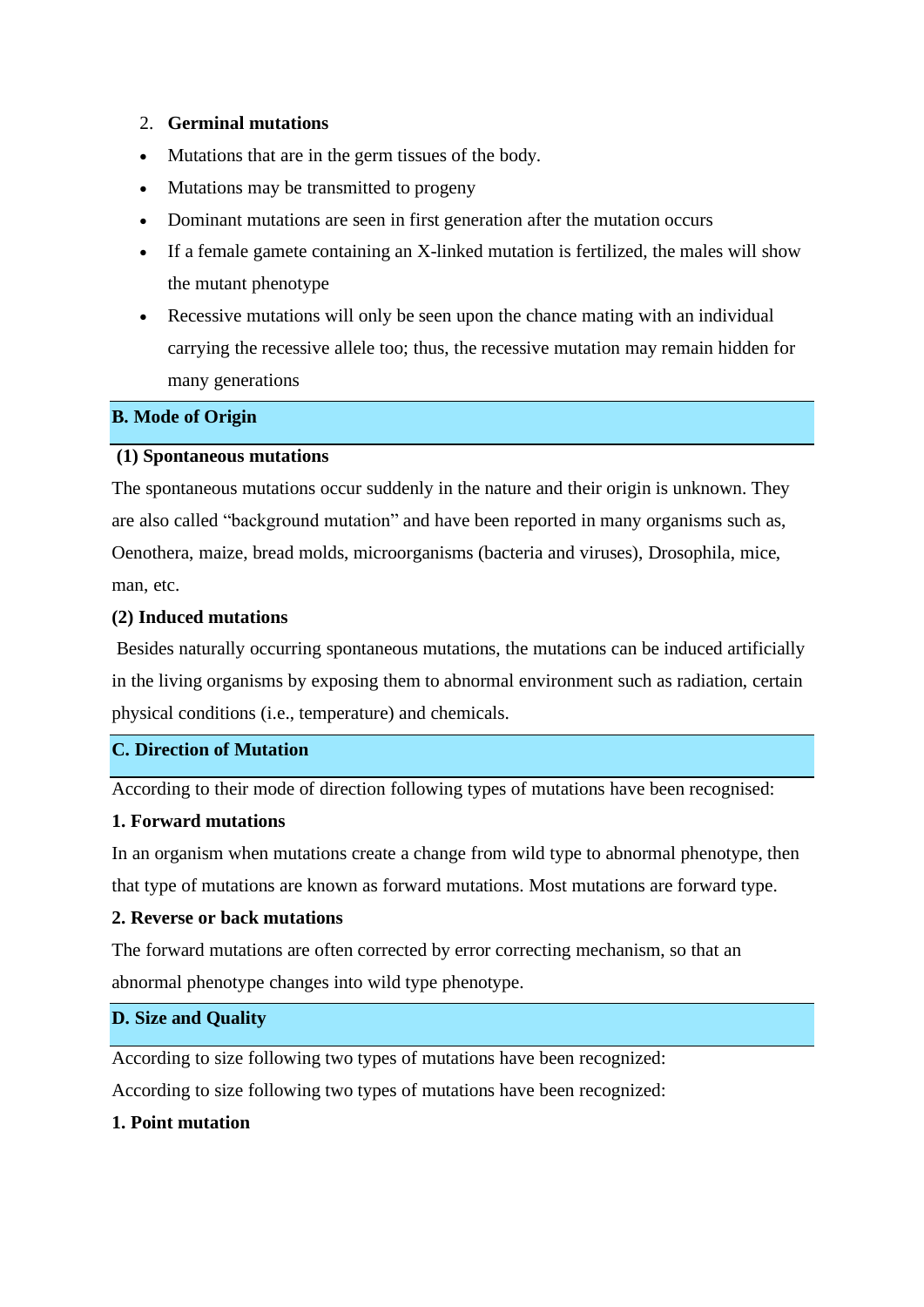When heritable alterations occur in a very small segment of DNA molecule, i.e., a single nucleotide or nucleotide pair, then this type of mutations are called "point mutations". The point mutations may occur due to following types of subnucleotide change in the DNA and RNA.

**– Deletion mutations.** The point mutation which is caused due to loss or deletion of some portion (single nucleotide pair) in a triplet codon of a cistron or gene is called deletion mutation.

**– Insertion or addition mutation.** The point mutations which occur due to addition of one or more extra nucleotides to a gene or cistron are called insertion mutations.

The mutations which arise from the insertion or deletion of individual nucleotides and cause the rest of the message downstream of the mutation to be read out of phase, are

#### called **frameshift mutations.**

**– Substitution mutation.** A point mutation in which a nucleotide of a triplet is replaced by another nucleotide, is called substitution mutation.

#### **2. Multiple mutations or gross mutations.**

When changes involving more than one nucleotide pair, or entire gene, then such mutations are called gross mutations. The gross mutations occur due to rearrangements of genes within the genome. It may be:

- 1. The rearrangement of genes may occur within a gene. Two mutations within the same functional gene can produce different effects depending on gene whether they occur in the cis or trans position.
- 2. The rearrangement of gene may occur in number of genes per chromosome. If the numbers of gene replicas are non-equivalent on the homologous chromosomes, they may cause different types of phenotypic effects over the organisms.
- 3. Due to movement of a gene locus new type of phenotypes may be created, especially when the gene is relocated near heterochromatin. The movement of gene loci may take place due to following method:

**(i) Translocation.** Movement of a gene may take place to a non-homologous chromosome and this is known as translocation.

**(ii) Inversion.** The movement of a gene within the same chromosome is called inversion.

# **E. Phenotypic Effects**

1. **Morphological mutations** are mutations that affect the outwardly visible properties of an organism (i.e. curly ears in cats)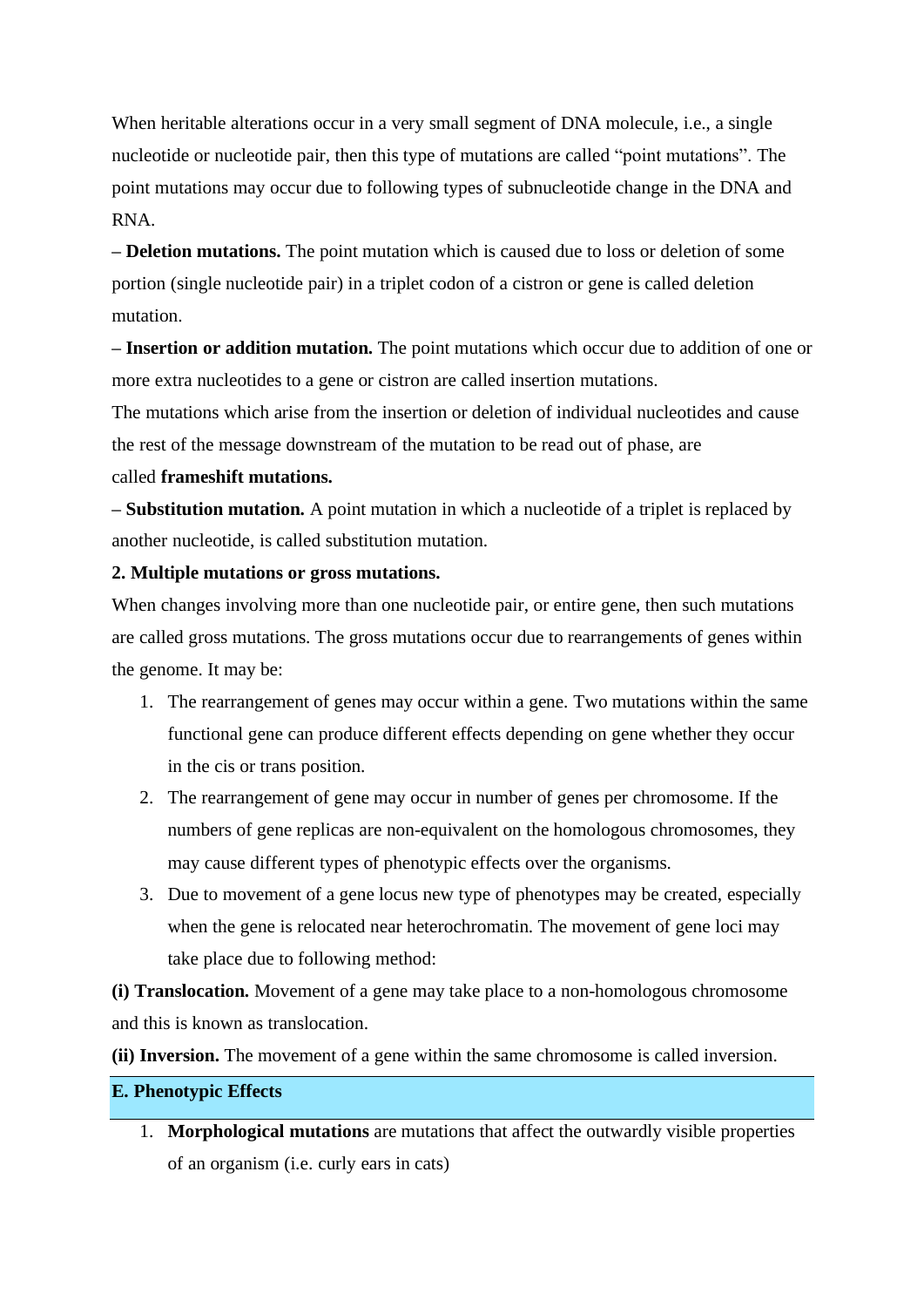- 2. **Lethal mutations** are mutations that affect the viability of the organism (i.e. Manx cat).
- 3. **Conditional mutations** are mutations in which the mutant allele causes the mutant phenotype only in certain environments (called the restrictive condition).

In the permissive condition, the phenotype is no longer mutant.

Example. Siamese cat – mutant allele causes albino phenotype at the restrictive temperature of most of the cat body but not at the permissive temperature in the extremities where the body temperatures is lower.

4. **Biochemical mutations** are mutations that may not be visible or affect a specific morphological characteristic but may have a general affect on the ability to grow or proliferate.

For example, the bacterium Escherichia coli does not require the amino acid tryptophan for growth because they can synthesize tryptophan. However, there are E. coli mutants that have mutations in the trp genes. These mutants are auxotrophic for tryptophan, and tryptophan must be added to the nutrient medium for growth.

# **F. Magnitude of Phenotypic Effect**

According to their phenotypic effects following kinds of mutations may occur:

#### 1. **Dominant mutations**

The mutations which have dominant phenotypic expression are called dominant mutations. For example, in man the mutation disease aniridia (absence of iris of eyes) occurs due to a dominant mutant gene.

#### 2. **Recessive mutations**

Most types of mutations are recessive in nature and so they are not expressed phenotypically immediately. The phenotypic effects of mutations of a recessive gene is seen only after one or more generations, when the mutant gene is able to recombine with another similar recessive gene.

#### 3. **Isoalleles**

Some mutations alter the phenotype of an organism so slightly that they can be detected only by special techniques. Mutant genes that give slightly modified phenotypes are called isoalleles. They produce identical phenotypes in homozygous or heterozygous combinations.

# **G. Loss of Function or Gain of Function**

1. **Loss of function mutation**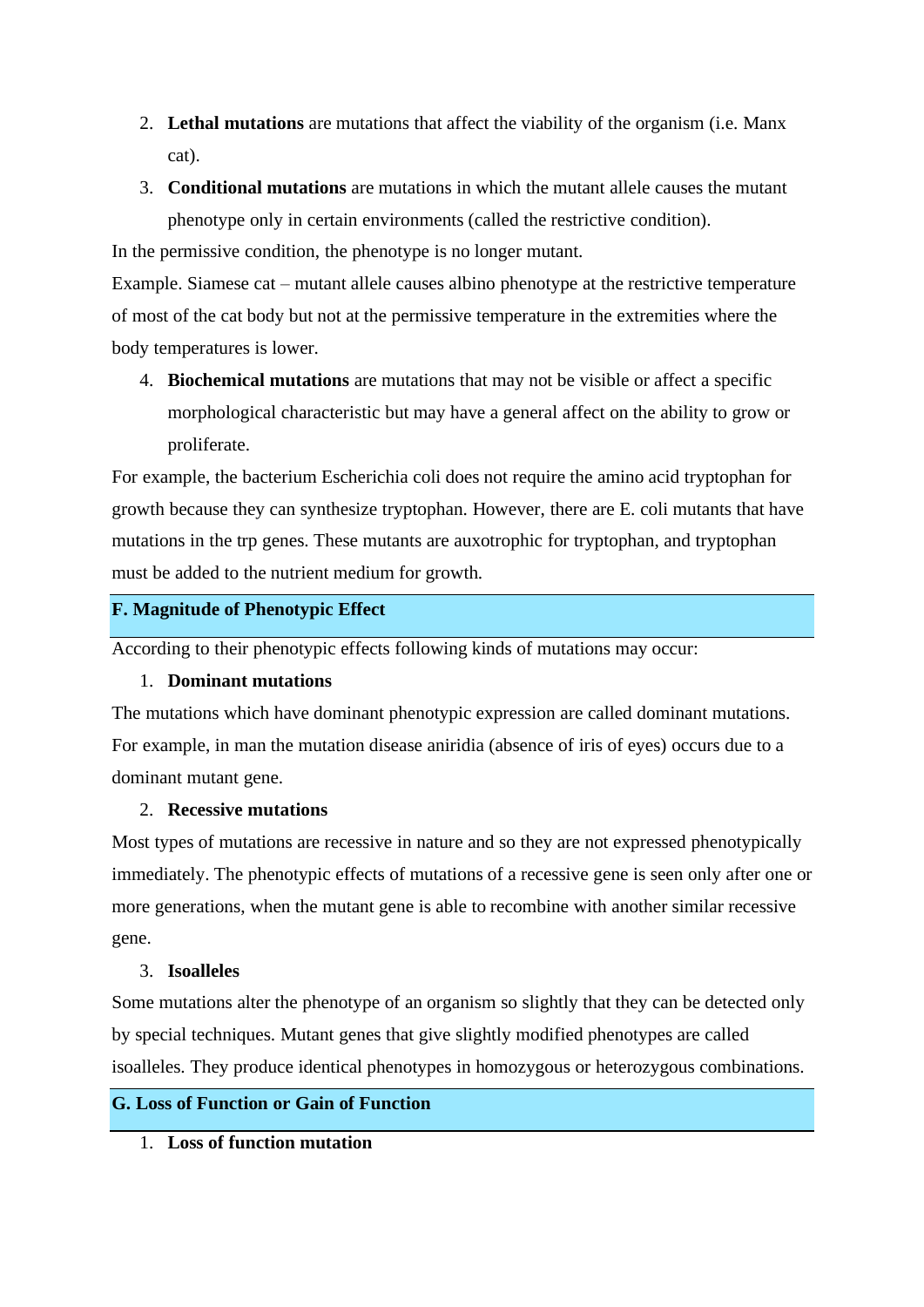Loss of function mutation is also called inactivating mutations, result in the gene product having less or no function (being partially or wholly inactivated).

## 2. **Gain of function mutations**

The gain of function mutations also called activating mutations, change the gene product such that its effect gets stronger (enhanced activation) or even is superseded by a different and abnormal function.

# **H. Type of Chromosome Involved**

According to the types of chromosomes, the mutations may be of following two kinds:

- 1. **Autosomal mutations.** This type of mutation occurs in autosomal chromosomes.
- 2. **Sex chromosomal mutations.** This type of mutation occurs in sex chromosomes.

# **I. Chromosomal Mutation and Types**

- The changes in the genome involving chromosome parts, whole chromosomes, or whole chromosome sets are called chromosome aberrations or chromosome mutations.
- Chromosome mutations have proved to be of great significance in applied biology agriculture (including horticulture), animal husbandry and medicine.

Chromosome mutations are inherited once they occur and are of the following types

# **a. Structural changes in chromosomes:**

#### 1. **Changes in number of genes**

- (a) Loss: **Deletion** which involves loss of a broken part of a chromosome.
- (b) Addition: **Duplication** which involves addition of a part of chromosome.

# 2. **Changes in gene arrangement:**

(a) Rotation of a group of genes 180<sup>0</sup> within one chromosome: **Inversion** in which broken segment reattached to original chromosome in reverse order.

(b) Exchange of parts between chromosomes of different pairs: **Translocation** in which the broken segment becomes attached to a non- homologous chromosome resulting in new linkage relations.

#### **b. Changes in number of chromosomes:**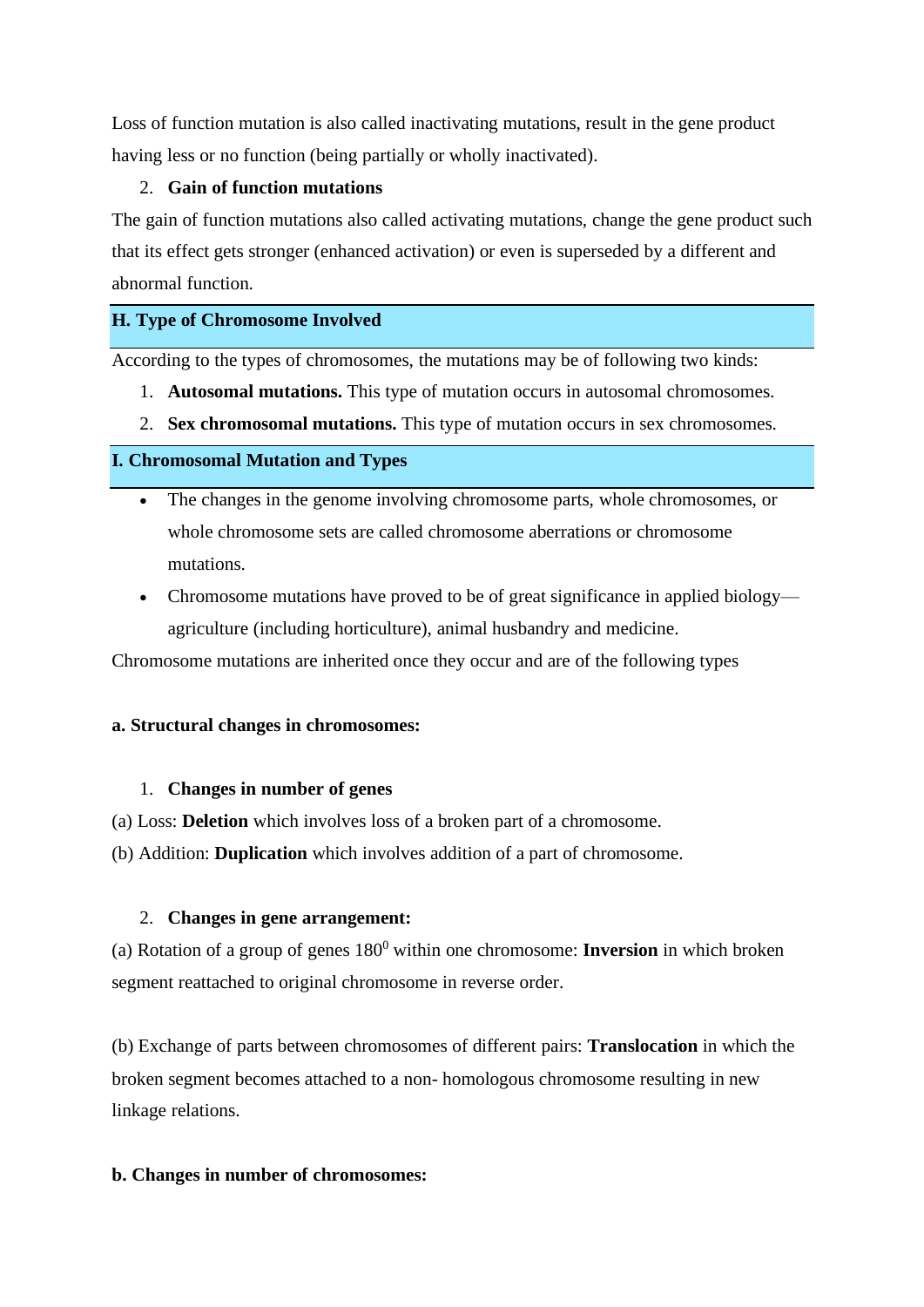# 1. **Euploidy**

- It involves the loss, or gain, of whole chromosome set.
- The term euploidy (Gr., eu = even or true; ploid = unit) designates genomes containing chromosomes that are multiples of some basic number (x).
- The euploids are those organisms which contain balanced set or sets of chromosomes in any number.
- The number of chromosomes in a basic set is called the monoploid number, x.
- Those euploid types whose number of sets is greater than two are called polyploid.
- Thus, 1x is monoploid, 2x is diploid; and the polyploid types are 3x (triploid), 4x (tetraploid), 5x (pentaploid), 6x (hexaploid) and so on.
- Mutation due to Euploidy refers to the state of having a chromosome number that is an exact multiple of a basic chromosome set. This means the number of chromosome sets is increased in euploidy.

# **Polyploidy**

Addition of one or more sets of chromosomes.

They may be further:

**(a) Autopolyploidy**. The autopolyploidy involves polyploidy, in which the same basic set of chromosomes are multiplied.

**(b) Allopolyploidy.** The polyploidy results due the doubling of chromosome number in a F1 hybrid which is derived from two distinctly different species. The resultant species is called an allopolyploid.

# 2. **Aneuploidy**

- It involves the loss, or gain, of a part of the chromosome set.
- It refers to a condition in which one or a few chromosomes are added or deleted from the normal chromosome number. Hence, the number of chromosomes in aneuploidy can be greater or smaller than the number of chromosomes in the wild type.
- Various types of aneuploidy can be identified as: nullisomy, monosomy, and trisomy.
- 1. **Nullisomy (2n-2)** is the loss of both chromosomes of the homologous pair. This conditions may be lethal in most organisms.
- 2. **Monosomy (2n-1)** is the loss of a single chromosome of the homologous pair.
- 3. **Trisomy** is the gain of an extra chromosome (2n+1). Klinefelter syndrome (44+XXY/XYY) and Down syndrome are examples of trisomy.